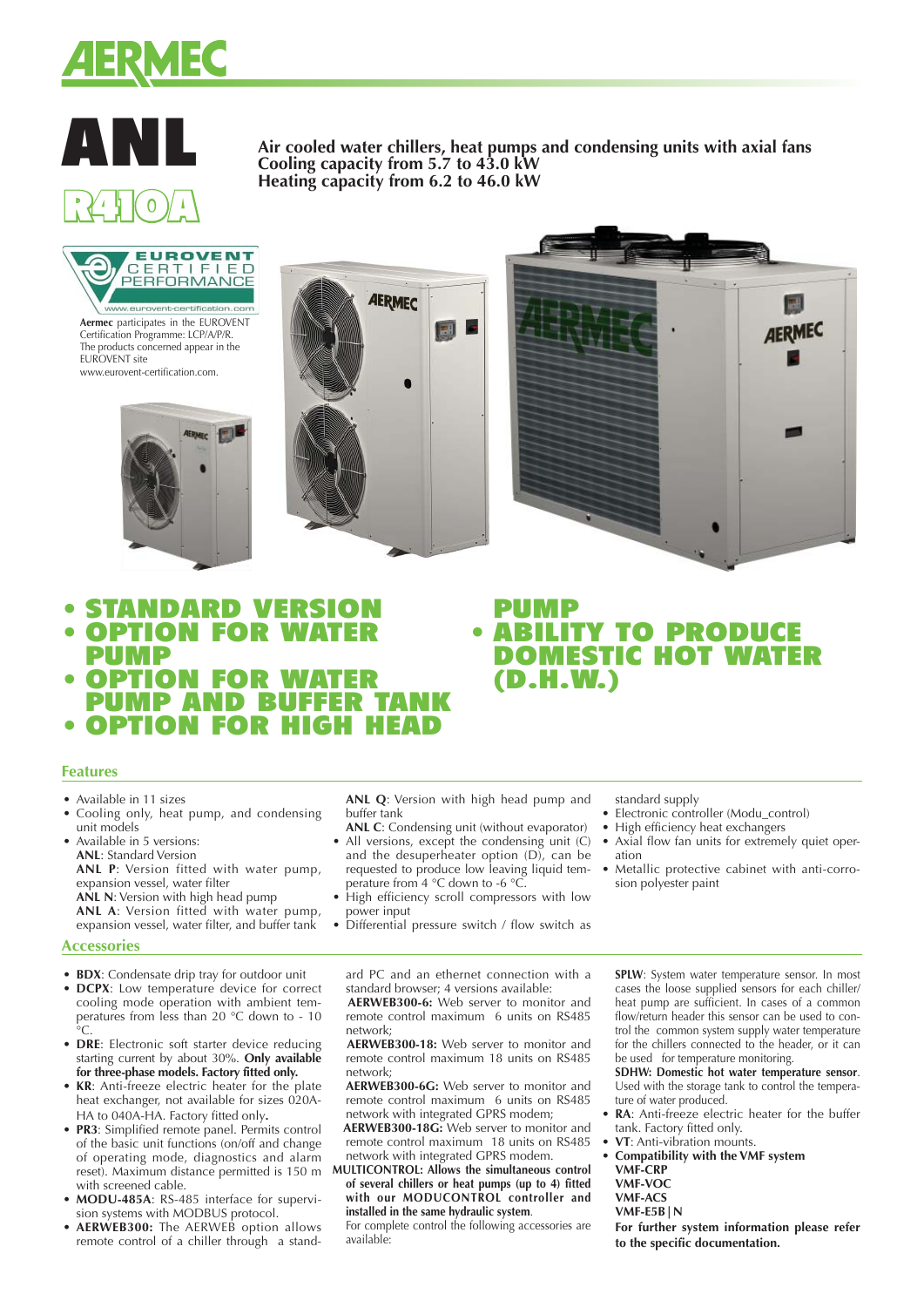|                     |                    |                |                |                | Accessory compatibility |                |                |                |                |                |                |                            |                |
|---------------------|--------------------|----------------|----------------|----------------|-------------------------|----------------|----------------|----------------|----------------|----------------|----------------|----------------------------|----------------|
| <b>ANL</b>          | vers               | 20             | 25             | 30             | 40                      | 50             | 70             | 80             | 90             | 100            | 150            | 200                        |                |
| PR <sub>3</sub>     | $(°)$ - H - C      | V              | V              | V              | V                       | V              | V              | V              | V              | V              | ✓              | ✓                          |                |
| MODU-485A           | All                | V              | V              | V              | V                       | V              | V              | V              | V              | V              | V              | V                          |                |
| AERWEB300           | All                | V              | V              | V              | V                       | V              | V              | V              | V              | V              | V              | ✓                          |                |
| <b>MULTICONTROL</b> | All                | V              | V              | V              | V                       | V              | V              | V              | V              | V              | V              | ✓                          |                |
| <b>SPLW</b>         | All                | V              | V              | V              | V                       | V              | $\checkmark$   | V              | V              | V              | V              | $\checkmark$               |                |
| <b>SDHW</b>         | All                | V              | V              | V              | V                       | V              | V              | V              | V              | V              | V              | $\checkmark$               |                |
| DRE <sup>1</sup>    | $(°)$ - H - C      | ۰              | ٠              | ٠              | ٠                       | 5              | 5              | 5              | 5              | 5 x2           | 5x2            | 5 x2                       |                |
| <b>DCPX</b>         | $(°)$ - C          | 50             | 50             | 50             | 50                      | 50             | 50             | 50             | 50             | 52             | 52             | 52                         | $\overline{2}$ |
|                     | н                  | 51             | 51             | 51             | 51                      | 51             | 51             | 51             | 51             | 53             | 53             | 53                         |                |
| <b>VT</b>           | $(°)$ - H - HP - C | 9              | 9              | $\mathbf{q}$   | 9                       | 9              | 9              | 9              | 9              | 15             | 15             | 15                         | 3              |
|                     | A                  | 9              | 9              | 9              | 9                       | 15             | 15             | 15             | 15             | 15             | 15             | 15                         |                |
| RA <sup>3</sup>     | A                  | V              | V              | V              | V                       | V              | V              | V              | V              | V              | V              | $\boldsymbol{\mathcal{U}}$ | X.             |
| <b>BDX</b>          | (°) / P            | 5              | 5              | 5              | 5                       | 5              | 5              | 5              | 5              | ٠              |                |                            |                |
|                     | A                  | 5              | 5              | 5              | 5                       | 6              | 6              | 6              | 6              | ٠              |                |                            |                |
| KR <sup>2</sup> 3   | (°) / P            | $\overline{2}$ | $\overline{2}$ | $\overline{2}$ | $\overline{2}$          | $\overline{2}$ | $\overline{2}$ | $\overline{2}$ | $\overline{2}$ | $\overline{2}$ | $\overline{2}$ | $\overline{2}$             |                |
|                     | A                  |                |                |                |                         | $\overline{2}$ | $\overline{2}$ | $\overline{2}$ | $\overline{2}$ | $\overline{2}$ | $\overline{2}$ | $\overline{2}$             |                |

**1 Only available for** 400V/3N power supply. Factory fitted only**.**

**2** Not available for sizes ANL 020…040°A | HA.

**3** Factory fitted only.

**x2** Quantity to be ordered

# **Unit Configurator**

By suitably combining the numerous options available it is possible to configure each model in such a way as to meet the most particular of system requirements.

#### **Configuration fields:**



#### **Code:**

## ANL

#### **Size :**

020, 025, 030, 041, 050, 070, 080, 090, 100, 150, 200

## **Model:**

- Cooling only
- H Heat pump

# **Version:**

- ° Standard
- P With pump
- N With high pump (from sizes 100 to 200)
- A With pump and buffer tank
- Q With buffer tank and high head pump (from sizes 050 to 200)

# **Heat recovery:**

- ° Without heat recovery
- D With desuperheater (partial heat recovery)\*

## **Coil fins:**

- ° Aluminium
- R Copper
- S Tinned copper
- V Epoxy coated aluminium

#### Field of use:

- ° Standard leaving water temperature down to 4°C
- Z Low leaving liquid, from 4°C down to up to 0°C
- Y Low leaving liquid from 0°C down to -6°C

# **Evaporator :**

- ° Standard
- C Condensing unit (without evaporator)

## **Power supply:**

- M 230V ~ 50Hz (only for sizes 020 to 040)
- $^{\circ}$  400V 3N~ 50Hz

#### **Attention**:

- Z-Y = these options apply exclusively to cooling only models
- $-$  standard options are shown by symbol  $\infty$ <br> $-$  beat nump model not available as conditions.
- heat pump model not available as condensing unit version (field 7: option H; field 12: option C)
- single phase power supply (field 13: option M) is available only for sizes 020 025 030 040
- \* The desuperheater is available for sizes from 050 to 090 only with buffer tank, whilst sizes from 100 to 200 are available in all versions. Desuperheater is incompatible with the low temperature options, with the condensing unit version, and for dimensional reasons even with the option Q.

## Configuration code example: ANL090HAR

This is a an ANL unit, size 090, heat pump model, with buffer tank and pump, with copper condenser coil, with evaporator, and with electrical panel for compressors with motors 3N~ 400V 50Hz. Note that as each option is precisely identified, it is not necessary to specify standard options (indicated by  $\circ$ ) in the configuration code.

- 
- - -
		-

- -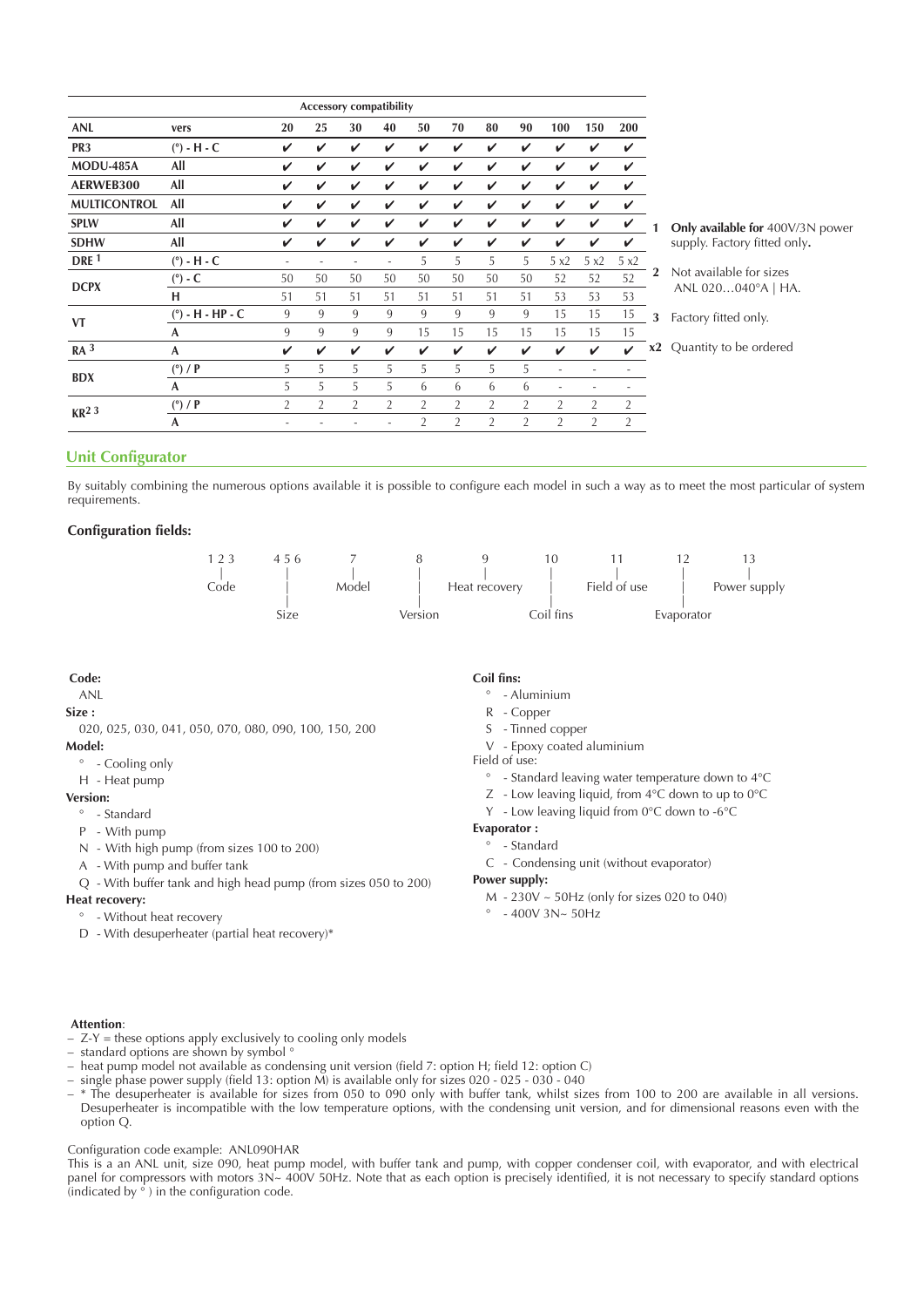# **Technical Data**

| iechnical Dala      |         |           |                |                             |                             |                          |                          |                          |                              |                          |                          |                          |                          |                          |
|---------------------|---------|-----------|----------------|-----------------------------|-----------------------------|--------------------------|--------------------------|--------------------------|------------------------------|--------------------------|--------------------------|--------------------------|--------------------------|--------------------------|
| Model               |         |           |                | $020^\circ$                 | $025^\circ$                 | $030^\circ$              | $040^\circ$              | $050^\circ$              | $070^\circ$                  | $080^\circ$              | $090^\circ$              | $100^\circ$              | $150^\circ$              | $200^\circ$              |
| Cooling capacity    |         | All       | kW             | 5,7                         | 6,2                         | 7,5                      | 9,6                      | 13,4                     | 16,5                         | 20,5                     | 22,3                     | 26,6                     | 33,0                     | 43,0                     |
|                     |         | $\circ$   | kW             | 1,84                        | 2,00                        | 2,46                     | 3,25                     | 4,03                     | 4,88                         | 6,33                     | 6,63                     | 8.40                     | 10.00                    | 13.70                    |
| Total input power   |         | $P$  A    | kW             | 1,99                        | 2,15                        | 2,61                     | 3,4                      | 4,30                     | 5,15                         | 6,60                     | 6,90                     | 9.20                     | 11.50                    | 15.20                    |
|                     |         | N Q       | kW             | $\blacksquare$              | $\mathcal{L}$               | ÷,                       | ÷,                       | 4,48                     | 5,33                         | 6,78                     | 7,08                     | 9.40                     | 11.30                    | 15.00                    |
|                     | 230V/1  | $\circ$   | A              | 9,4                         | 10                          | 13                       | 16,3                     | $\mathcal{L}$            | $\mathbb{Z}$                 | $\overline{\phantom{a}}$ | $\mathcal{L}$            | $\overline{\phantom{a}}$ | $\overline{\phantom{a}}$ | $\overline{\phantom{a}}$ |
|                     |         | $\circ$   |                |                             |                             |                          |                          |                          |                              |                          |                          |                          |                          |                          |
|                     | 400V/3N |           | A              | 3,7                         | 4,2                         | 4,7                      | 6,2                      | 8,7                      | 9,7                          | 12,2                     | 12,8                     | 16,7                     | 18,8                     | 25,7                     |
| Total input current | 230V/1  | P A       | A              | 10,40                       | 11,00                       | 14,00                    | 17,30                    | $\overline{\phantom{a}}$ | $\overline{\phantom{a}}$     | $\overline{\phantom{a}}$ | $\overline{\phantom{a}}$ | $\overline{\phantom{a}}$ | $\mathcal{L}$            |                          |
|                     | 400V/3N | P A       | A              | 4,70                        | 5,20                        | 5,70                     | 7,20                     | 10.7                     | 11.7                         | 14.2                     | 14.8                     | 17.9                     | 20.8                     | 27.7                     |
|                     | 400V/3N | N Q       | A              | $\overline{\phantom{a}}$    | $\overline{\phantom{a}}$    | $\overline{\phantom{a}}$ | $\overline{\phantom{a}}$ | 11,40                    | 12,40                        | 14,90                    | 15,50                    | 18.7                     | 21.4                     | 28.3                     |
| Water flow rate     |         | All       | 1/h            | 980                         | 1070                        | 1290                     | 1650                     | 2310                     | 2840                         | 3530                     | 3840                     | 4580                     | 5680                     | 7400                     |
| Pressure drop       |         | $\circ$   | kPa            | 20                          | 20                          | 20                       | 21                       | 21                       | 21                           | 26                       | 25                       | 43                       | 39                       | 32                       |
| Available head      |         | P A       | kPa            | 60                          | 60                          | 59                       | 55                       | 82                       | 80                           | 69                       | 66                       | 84                       | 115                      | 90                       |
|                     |         | N Q       | kPa            | ÷,                          | ÷,                          | $\overline{\phantom{a}}$ | $\overline{\phantom{a}}$ | 160                      | 158                          | 144                      | 140                      | 140                      | 185                      | 158                      |
|                     |         | $\circ$   | W/W            | 3,10                        | 3,10                        | 3,05                     | 2,95                     | 3,33                     | 3,38                         | 3,24                     | 3,36                     | 3,17                     | 3,30                     | 3,14                     |
| EER                 |         | P A       | W/W            | 2,86                        | 2,88                        | 2,87                     | 2,82                     | 3,12                     | 3,20                         | 3,11                     | 3,23                     | 2,89                     | 2,87                     | 2,83                     |
|                     |         | N Q       | W/W            | $\mathcal{L}$               | ä,                          | $\Box$                   | $\bar{\phantom{a}}$      | 2,99                     | 3,10                         | 3,02                     | 3,15                     | 2,83                     | 2,92                     | 2,87                     |
| <b>ESEER</b>        |         |           |                | 3,72                        | 3,72                        | 3,66                     | 3,54                     | 3,99                     | 4,06                         | 3,88                     | 4,03                     | 4,14                     | 4,25                     | 4,12                     |
|                     |         |           |                |                             |                             |                          |                          |                          |                              |                          |                          |                          |                          |                          |
|                     |         |           |                | 020H                        | 025H                        | 030H                     | 040H                     | 050H                     | 070H                         | 080H                     | 090H                     | 100H                     | 150H                     | 200H                     |
| Heating capacity    |         | All       | kW             | 6,2                         | 7,0                         | 8,4                      | 10,6                     | 14                       | 17,3                         | 22,2                     | 24,2                     | 29,0                     | 35,0                     | 46,0                     |
|                     |         | H         | kW             | 1,91                        | 2,12                        | 2,62                     | 3,18                     | 4,3                      | 4,9                          | 6,3                      | 6,85                     | 8,6                      | 10,1                     | 13,3                     |
| Total input power   |         | P A       | kW             | 2,06                        | 2,27                        | 2,77                     | 3,33                     | 4,57                     | 5,17                         | 6,57                     | 7,12                     | 9.2                      | 11.1                     | 14.3                     |
|                     |         | N Q       | kW             | $\mathcal{L}_{\mathcal{A}}$ | $\overline{\phantom{a}}$    | $\overline{\phantom{a}}$ | $\overline{\phantom{a}}$ | 4,75                     | 5,35                         | 6,75                     | 7,3                      | 9.6                      | 11.4                     | 14.6                     |
|                     | 230V/1  | н         | A              | 10,4                        | 11                          | 14                       | 17,3                     | $\overline{\phantom{a}}$ | $\qquad \qquad \blacksquare$ |                          |                          | $\overline{\phantom{a}}$ |                          |                          |
| Total input current | 400V/3N | н         | $\overline{A}$ | 3,8                         | 4,4                         | 5,4                      | 6,8                      | 9,5                      | 10,3                         | 12,9                     | 13,8                     | 17                       | 19                       | 25                       |
|                     | 230V/1  | $P$  A    | A              | 10,4                        | 12,3                        | 14                       | 19,3                     | $\sim$                   | $\sim$                       | $\bar{z}$                | $\overline{\phantom{a}}$ | $\overline{\phantom{a}}$ | $\overline{\phantom{a}}$ | $\overline{\phantom{a}}$ |
|                     | 400V/3N | P A       | A              | 4,8                         | 5,4                         | 6,4                      | 7,8                      | 11,5                     | 12,3                         | 14,9                     | 15,8                     | 18,2                     | 21,0                     | 27,0                     |
|                     | 400V/3N | N Q       | $\mathsf{A}$   | $\overline{\phantom{a}}$    | ÷,                          | $\overline{\phantom{a}}$ | $\overline{\phantom{a}}$ | 12,2                     | 13                           | 15,6                     | 16,5                     | 19,0                     | 21,6                     | 27,6                     |
|                     |         | н         | W/W            | 3,25                        | 3,30                        | 3,21                     | 3,33                     | 3,26                     | 3,53                         | 3,52                     | 3,53                     | 3,37                     | 3,47                     | 3,46                     |
| <b>COP</b>          |         | $P$  A    | W/W            | 3,01                        | 3,08                        | 3,03                     | 3,18                     | 3,06                     | 3,35                         | 3,38                     | 3,40                     | 3,15                     | 3,15                     | 3,22                     |
|                     |         | N Q       | W/W            | $\overline{\phantom{a}}$    | $\mathcal{L}_{\mathcal{A}}$ | $\overline{\phantom{a}}$ | $\overline{\phantom{a}}$ | 2,95                     | 3,23                         | 3,29                     | 3,32                     | 3,02                     | 3,07                     | 3,15                     |
| Water flow rate     |         | All       | 1/h            | 1070                        | 1200                        | 1450                     | 1820                     | 2410                     | 2980                         | 3820                     | 4160                     | 4990                     | 6020                     | 7910                     |
| Pressure drop       |         | H         | kPa            | 32                          | 35                          | 35                       | 30                       | 30                       | 30                           | 38                       | 53                       | 52                       | 44                       | 37                       |
|                     |         | P A       | kPa            | 60                          | 60                          | 59                       | 55                       | 82                       | 80                           | 69                       | 66                       | 84                       | 115                      | 90                       |
| Available head      |         | N Q       | kPa            | $\overline{\phantom{a}}$    | $\overline{\phantom{a}}$    | $\overline{\phantom{a}}$ | $\overline{\phantom{a}}$ | 160                      | 158                          | 144                      | 140                      | 142                      | 187                      | 162                      |
| Cooling capacity    |         | All       | kW             | 5,7                         | 6,2                         | 7,5                      | 9,6                      | 13,4                     | 16,5                         | 20,5                     | 22,3                     | 26,0                     | 32,0                     | 42,0                     |
|                     |         | н         | kW             | 1,84                        | $\overline{2}$              | 2,46                     | 3,25                     | 4,03                     | 4,88                         | 6,33                     | 6,63                     | 8,6                      | 10,2                     | 13,9                     |
| Total input power   |         | $P$  A    | kW             | 1,99                        | 2,15                        | 2,61                     | 3,4                      | 4,3                      | 5,15                         | 6,6                      | 6,9                      | 9.2                      | 11.2                     | 14.9                     |
|                     |         | N Q       | kW             | ÷,                          | ä,                          | ÷,                       | $\sim$                   | 4,48                     | 5,33                         | 6,78                     | 7,08                     | 9.6                      | 11.5                     | 15.2                     |
|                     | 230V/1  | H         | $\mathsf{A}$   | 9,4                         | 10                          | 13                       | 16,3                     | $\sim$                   | $\sim$                       | $\overline{\phantom{a}}$ | $\overline{\phantom{a}}$ | $\overline{\phantom{a}}$ | $\overline{\phantom{a}}$ | $\sim$                   |
|                     | 400V/3N | н         | A              | 3,7                         | 4,2                         | 4,7                      | 6,2                      | 8,7                      | 9,7                          | 12,2                     | 12,8                     | 17                       | 19,2                     | 26,2                     |
| Total input current | 230V/1  | P A       | $\overline{A}$ | 9,4                         | 10                          | 13                       | 16,3                     | $\bar{\gamma}$           | $\Box$                       | $\Box$                   | $\Box$                   | $\overline{\phantom{a}}$ | $\overline{\phantom{a}}$ | $\overline{\phantom{a}}$ |
|                     | 400V/3N | P A       | A              | 4,7                         | 5,2                         | 5,7                      | 7,2                      | 10,7                     | 11,7                         | 14,2                     | 14,8                     | 18,2                     | 21,2                     | 28,2                     |
|                     | 400V/3N | N Q       | $\mathsf{A}$   | $\sim$                      | $\sim$                      | $\overline{\phantom{a}}$ | $\overline{\phantom{a}}$ | 11,4                     | 12,4                         | 14,9                     | 15,5                     | 19                       | 21,8                     | 28,8                     |
|                     |         | н         | W/W            | 3,10                        | 3,10                        | 3,05                     | 2,95                     | 3,33                     | 3,38                         | 3,24                     | 3,36                     | 3,02                     | 3,14                     | 3,02                     |
| EER                 |         | P A       | W/W            | 2,86                        | 2,88                        | 2,87                     | 2,82                     | 3,12                     | 3,20                         | 3,11                     | 3,23                     | 2,83                     | 2,86                     | 2,82                     |
|                     |         | N Q       | W/W            | $\sim$                      | $\omega$                    | $\Box$                   | $\Box$                   | 2,99                     | 3,10                         | 3,02                     | 3,15                     | 2,71                     | 2,78                     | 2,76                     |
| Water flow rate     |         | All       | 1/h            | 980                         | 1070                        | 1290                     | 1650                     | 2310                     | 2840                         | 3530                     | 3840                     | 4470                     | 5500                     | 7220                     |
| Pressure drop       |         | H         | kPa            | 29                          | 30                          | 30                       | 27                       | 30                       | 30                           | 36                       | 50                       | 41                       | 37                       | 31                       |
|                     |         | P A       | kPa            | 60                          | 60                          | 59                       | 55                       | 82                       | 80                           | 69                       | 66                       | 84                       | 115                      | 90                       |
| Available head      |         | N Q       | kPa            | $\omega$                    | $\mathcal{L}_{\mathcal{A}}$ | ÷,                       | $\Box$                   | 160                      | 158                          | 144                      | 140                      | 140                      | 185                      | 158                      |
|                     |         |           |                |                             |                             |                          |                          |                          |                              |                          |                          |                          |                          |                          |
|                     |         |           |                | 020C                        | 025C                        | 030C                     | 040C                     | 050C                     | 070C                         | 080C                     | 090C                     | 100C                     | 150C                     | 200C                     |
| Cooling capacity    |         | All       | kW             | 5,7                         | 6,0                         | 7,5                      | 9,6                      | 13,7                     | 16,8                         | 20,8                     | 22,5                     | 26,9                     | 33,4                     | 43,7                     |
| Total input power   |         | $\bullet$ | kW             | 1,85                        | 2,05                        | 2,5                      | 3,3                      | 4,1                      | 5                            | 6,5                      | 6,8                      | 8,6                      | 10,2                     | 14,1                     |
|                     | 230V/1  | $\circ$   | $\mathsf{A}$   | 9,50                        | 10,00                       | 13,00                    | 16,30                    | $\Box$                   | ÷,                           |                          |                          |                          |                          |                          |
| Total input current | 400V/3N | $\circ$   | $\overline{A}$ | 3,70                        | 4,20                        | 4,70                     | 6,30                     | 8,90                     | 9,90                         | 12,40                    | 13,10                    | 17,10                    | 19,30                    | 26,40                    |
| EER                 |         | $\bullet$ | W/W            | 3,08                        | 2,93                        | 3,00                     | 2,91                     | 3,34                     | 3,36                         | 3,20                     | 3,31                     | 3,13                     | 3,27                     | 3,10                     |
| <b>Connections</b>  |         |           |                |                             |                             |                          |                          |                          |                              |                          |                          |                          |                          |                          |
| Line gas            |         |           | Ø              | 15,88                       | 15,88                       | 15,88                    | 15,88                    | 22                       | 22                           | 22                       | 28                       | 28                       | 28                       | 35                       |
| Line liquid         |         |           | Ø              | 9,52                        | 9,52                        | 12,7                     | 12,7                     | 15,88                    | 15,88                        | 15,88                    | 15,88                    | 15,88                    | 15,88                    | 15,88                    |
|                     |         |           |                |                             |                             |                          |                          |                          |                              |                          |                          |                          |                          |                          |

| <b>COOLING</b>           | <b>HEATING</b> |                                                               |                 |  |  |  |  |
|--------------------------|----------------|---------------------------------------------------------------|-----------------|--|--|--|--|
| Evaporator water inlet   | 12°C.          | Condenser water inlet                                         | $40^{\circ}$ C. |  |  |  |  |
| Evaporator water outlet  | $7^{\circ}C$   | Condenser water outlet                                        | $45^{\circ}$ C  |  |  |  |  |
| External air temperature | 35 °C.         | External air temperature $7^{\circ}$ C db / 6 $^{\circ}$ C wb |                 |  |  |  |  |

## **COOLING version C**

| $5^{\circ}$ C  |
|----------------|
| $35^{\circ}$ C |
|                |